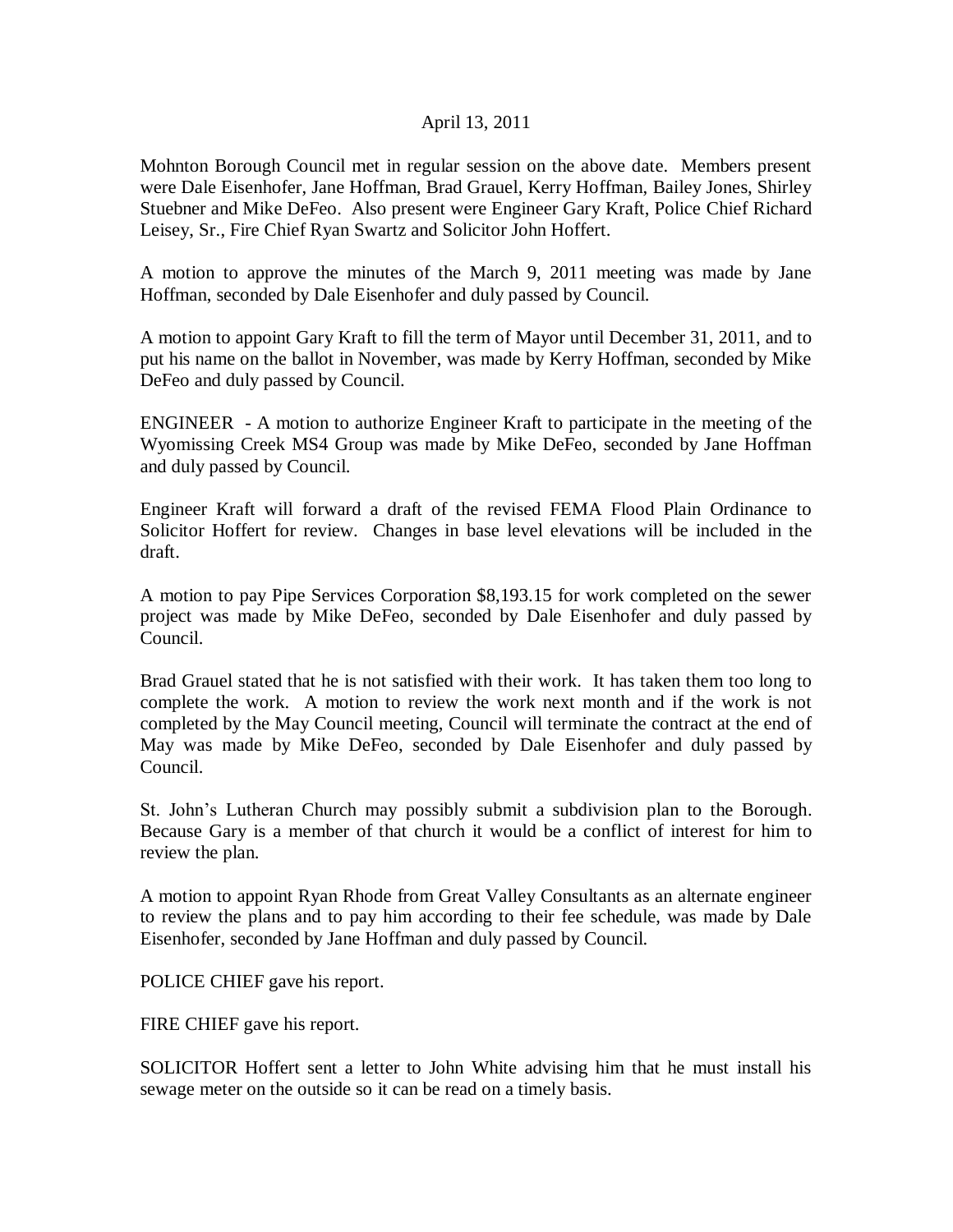April 13, 2011

Solicitor Hoffert attended the Borough Convention and said the new Borough Code is ready for adoption. There will be amendments to the civil service requirements and the Borough will have to adopt a new ordinance to add the new regulations.

PRESIDENT Hoffman received a letter from the County Commissioners asking for a donation of \$500.00 for the County swat team. Council will discuss the matter at the next work meeting.

A motion to donate \$100.00 for the Memorial Day parade was made by Jane Hoffman, seconded by Shirley Stuebner and duly passed by Council.

Dick Trostle was on the Mifflin Area Coordinating Committee. Council will need to appoint someone to fill the vacancy.

The Borough also needs to appoint an Emergency Management Coordinator.

## COMMITTEE REPORTS

FINANCE – Council agreed to allow Community Days to use the bucket truck.

Mike DeFeo asked Solicitor Hoffert to look at a deficiency found in the tax collector's audit. Taxes were sent to the Tax Claim Bureau in January that were paid, but not posted. The Borough will be charged a 5% commission, which will be approximately a \$484.00 cost to the Borough. The auditors recommended that the Borough request reimbursement directly from Veronica Henry.

Jodi Keller will be a write-in candidate fro Tax Collector on the November ballot.

BUILDING & ZONING & FIRE & WATER – Kerry Hoffman reported that payment for the new Borough Hall roof will probably come out of the Capital Acquisition Fund and the Borough will pay back the fund yearly.

After Solicitor Hoffert reviewed the findings of the Tax Collector audit, a motion to authorize Solicitor Hoffert to write a letter to Veronica Henry requesting payment for the amount of the lost income of \$484.00, charged to the Borough by the Tax Claim Bureau, and to further take the matter to the District Justice if payment is not received, was made by Mike DeFeo, seconded by Dale Eisenhofer and duly passed by Council

A motion to accept a bid from Manny's Tree Service to remove trees from the Madison Street property at a cost of \$ 1,800.00 and to have the Borough do some mulching, seeding and placing of top soil for about another \$ 2,500.00 was made by Jane Hoffman, seconded by Shirley Stuebner and duly passed by Council.